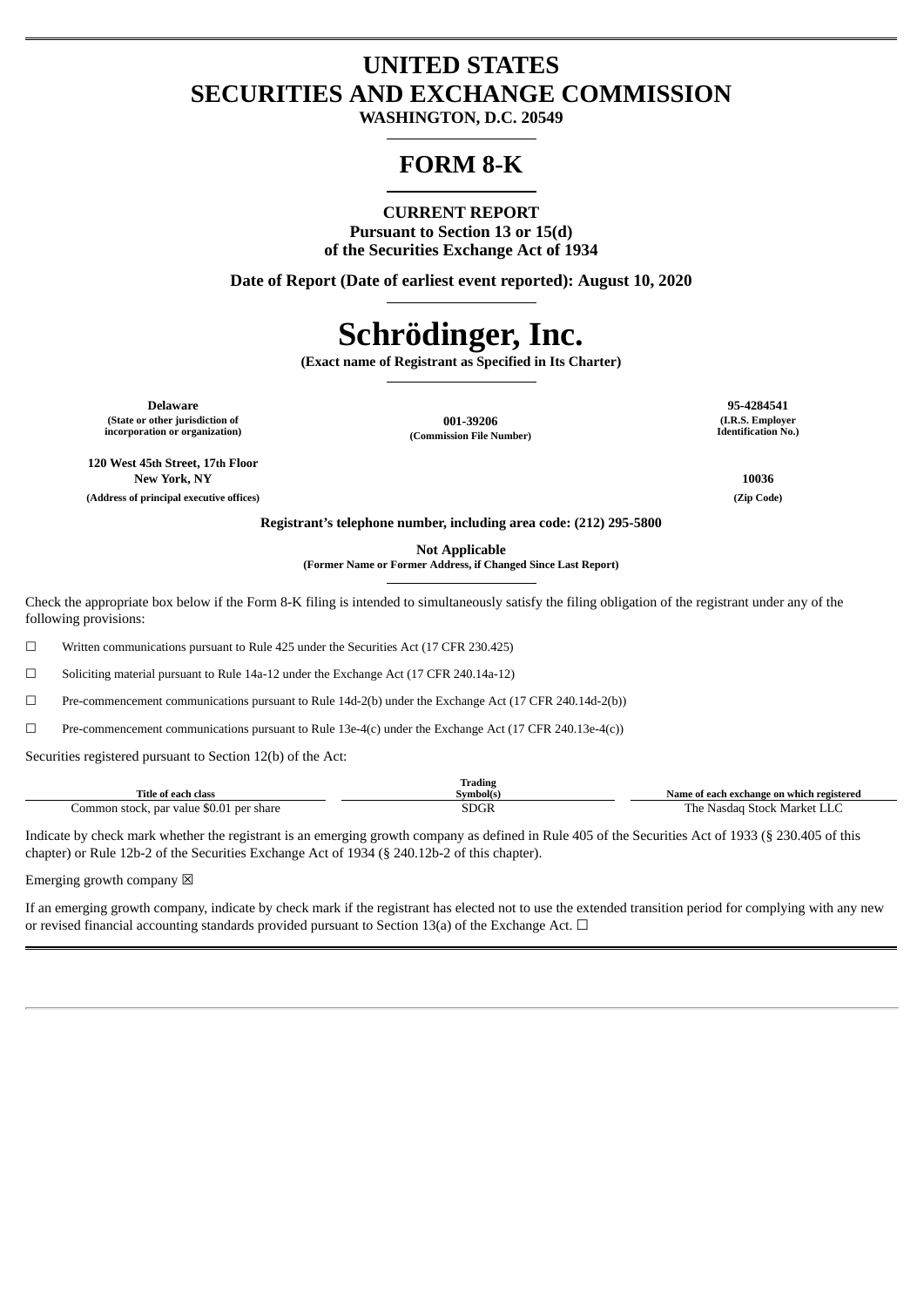#### **Item 2.02 Results of Operations and Financial Condition.**

On August 10, 2020, Schrödinger, Inc. (the "Company") issued a press release announcing its financial results for the second quarter ended June 30, 2020. A copy of the press release is furnished as Exhibit 99.1 to this Current Report on Form 8-K and is incorporated herein by reference.

The information in this Form 8-K, including Exhibit 99.1 attached hereto, shall not be deemed "filed" for purposes of Section 18 of the Securities Exchange Act of 1934, as amended (the "Exchange Act"), or otherwise subject to the liabilities of that section, nor shall it be deemed incorporated by reference in any filing made by the Company under the Securities Act of 1933, as amended, or the Exchange Act, regardless of any general incorporation language in such filings, unless expressly incorporated by specific reference in such filing.

#### **Item 9.01 Financial Statements and Exhibits.**

(d) Exhibits:

| Exhibit |                    |
|---------|--------------------|
| Number  | <b>Description</b> |

|      | .                                   |
|------|-------------------------------------|
| 99.1 | Press release dated August 10, 2020 |

1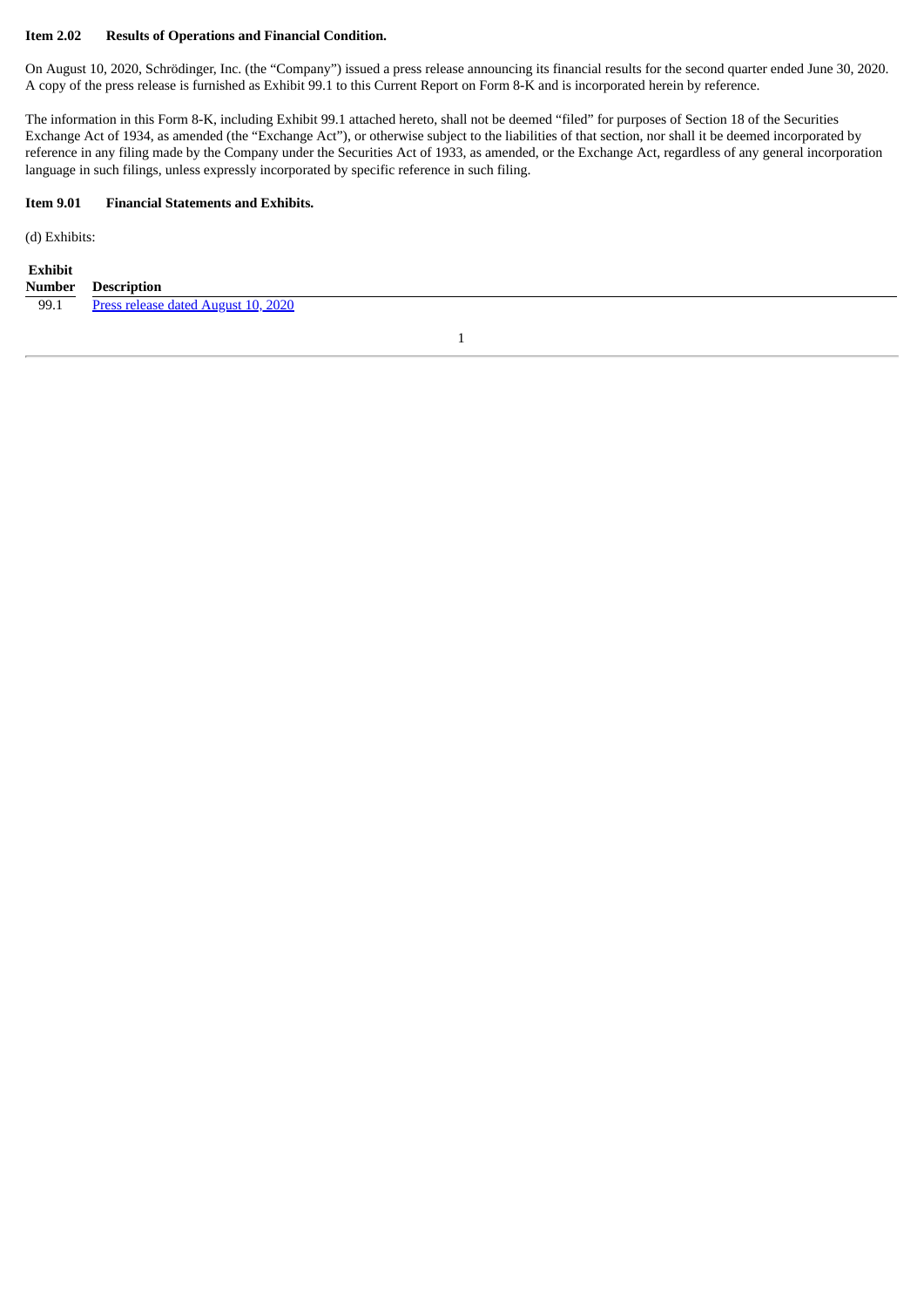#### **SIGNATURES**

Pursuant to the requirements of the Securities Exchange Act of 1934, as amended, the Registrant has duly caused this report to be signed on its behalf by the undersigned thereunto duly authorized.

# **Schrödinger, Inc.**

Date: August 10, 2020 By: /s/JOEL LEBOWITZ Joel Lebowitz Chief Financial Officer (*Principal Financial Officer*)

# 2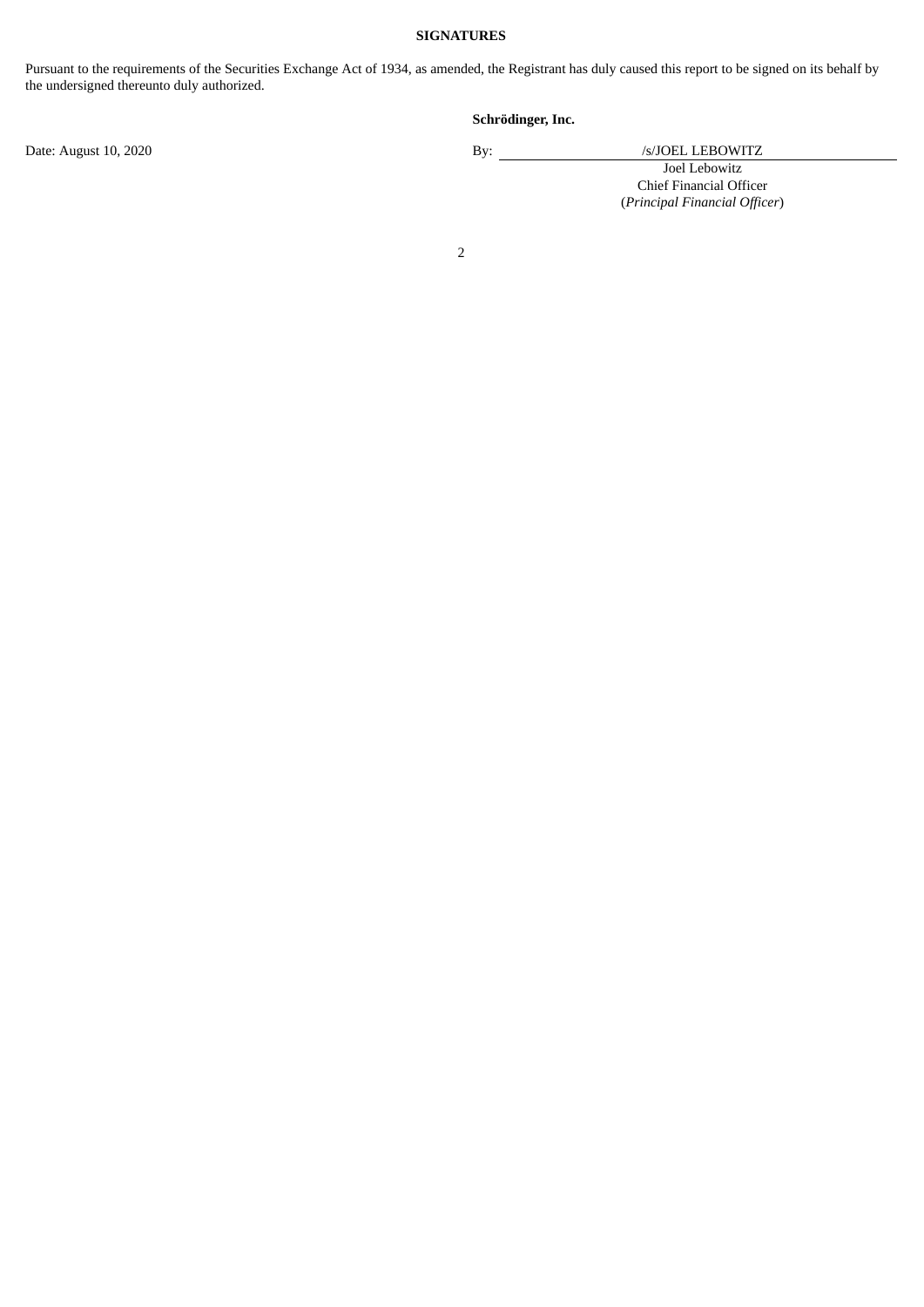#### <span id="page-3-0"></span>**Schrödinger, Inc. Reports Second Quarter 2020 Financial Results and Business Updates**

*Total revenue of \$23.1 million, up 21% year-over-year*

*Software revenue of \$20.9 million, up 44% year-over-year*

*New strategic agreements with Thermo Fisher and Viva Biotech*

*Rapid progress across internal pipeline; three programs in late-stage discovery*

#### **Conference call today, Monday, August 10, 2020 at 8:30 a.m. ET**

**NEW YORK – August 10, 2020** - Schrödinger, Inc. (Nasdaq: SDGR), whose physics-based software platform enables discovery of high-quality, novel molecules for therapeutics and materials, today announced financial results for the second quarter ended June 30, 2020.

"We made excellent progress during the second quarter across our entire business, including growing our software business, advancing our drug discovery programs, and developing new platform capabilities," said Schrödinger CEO Ramy Farid, Ph.D. "We are excited about the opportunities across our business to continue transforming drug discovery and materials design for our customers, our collaborators, and for our own internal programs."

#### **Second Quarter Financial Results**

Revenue was \$23.1 million for the second quarter of 2020, an increase of 21% compared to the second quarter of 2019.

Software revenue was \$20.9 million for the second quarter of 2020, representing a 44% increase from the second quarter of 2019. Drug discovery revenue was \$2.2 million for the second quarter of 2020, representing a 52% decrease from the second quarter of 2019.

Gross profit reached \$13.6 million in the second quarter of 2020, an increase of 38% over the second quarter of 2019. Software gross margin in the second quarter of 2020 was 82%, compared to 75% in the second quarter of 2019.

Operating expenses for the second quarter of 2020 were \$30.7 million, representing an increase of 29% from the second quarter of 2019.

Other income, which includes gains on equity investments and changes in fair value of such investments, was \$13.1 million in the second quarter of 2020 versus \$13.2 million in the second quarter of 2019.

Net loss, after adjusting for non-controlling interests, was \$3.4 million, compared to a loss of \$0.5 million in the second quarter of 2019.

Schrödinger ended the second quarter with cash, cash equivalents, restricted cash and marketable securities of \$284.5 million, a decrease of \$4.2 million from the end of the first quarter of 2020.

"We are executing on our strategy to drive growth in our software business and rapidly progress our drug discovery programs," said Schrödinger CFO Joel Lebowitz. "We continue to invest to advance the science underlying our platform and to progress our internal and collaborative drug discovery programs, which we believe will deliver long-term results."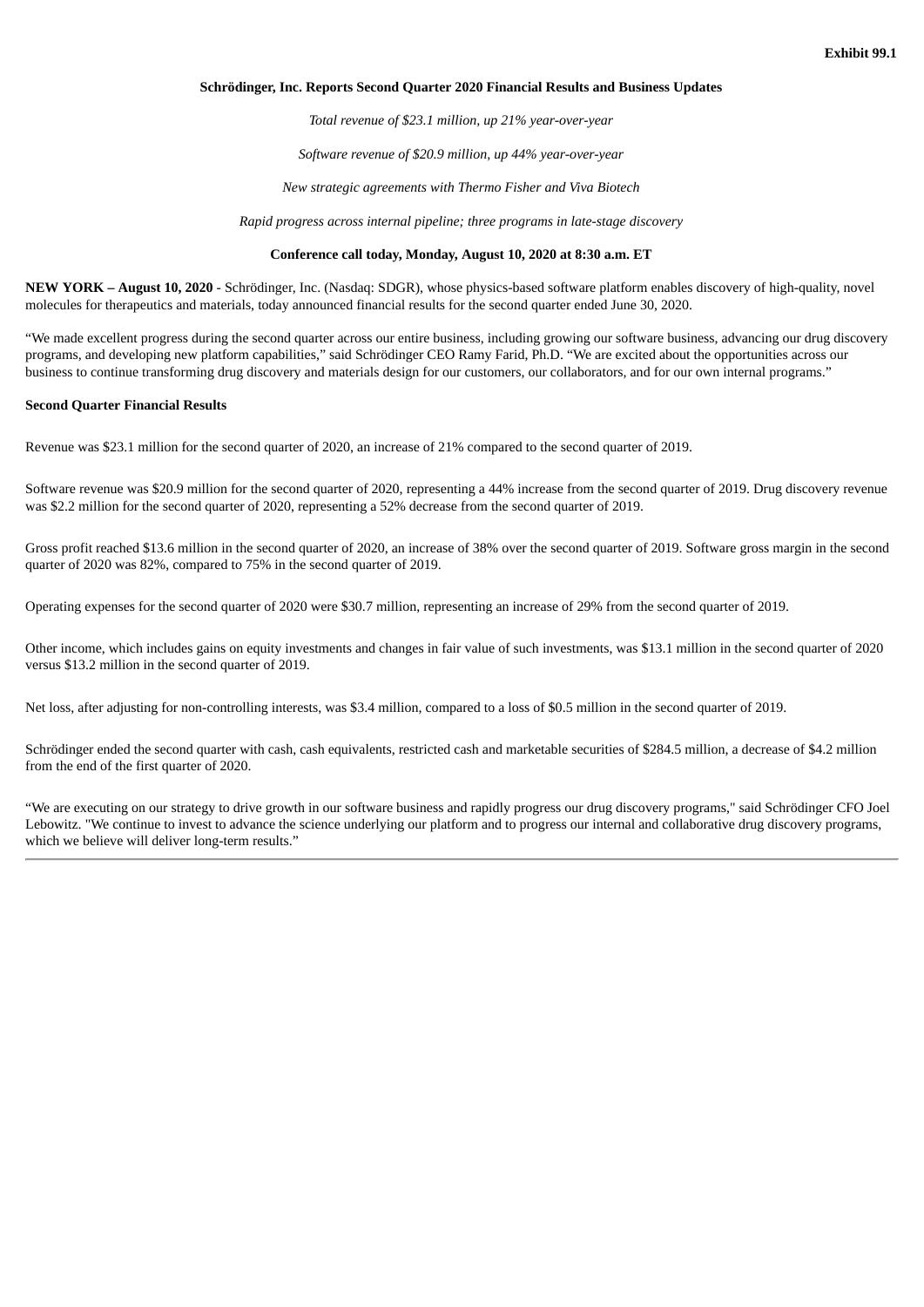#### **Second Quarter Business Updates**

#### *Driving growth in Software business*

- \$20.9 million in Software revenue in the second quarter of 2020, representing 44% growth compared to the second quarter of 2019
- Growth in software revenue was driven by the addition of new customers, expanded adoption of our software solutions by existing customers, and growth in both life sciences and materials science

#### *Creating value from biotech equity stakes*

- Petra Pharma was acquired by a third party, resulting in a \$4.6 million cash distribution to us, as well as the potential for future earnouts. We recognized a \$4.2 million gain on the distribution
- Appreciation of shares in Morphic Holding resulted in a non-cash gain of \$10.3 million
- Anticipated non-cash gain in the third quarter, which will be based on the market value of our 422,425 shares in Relay Therapeutics, which completed its IPO in July

#### *Expanding platform reach*

- **Drug Discovery** Entered into two strategic partnerships to expand the availability of high-resolution structures of protein complexes, which will increase the number of targets available for structure-based drug design
	- o *Viva Biotech* to access new x-ray crystal structures for high-value targets
	- o *Thermo Fisher Scientific* to leverage the capabilities of the leader in cryo-EM to obtain structures of protein complexes that may not be amenable to x-ray crystallography
- **Materials Science** Entered into three-year agreement with Gates Ventures to develop and apply atomistic simulation methods to improve battery performance

#### *Advancing collaborative and wholly-owned drug discovery programs*

- 12 internal and collaboration programs in late-stage discovery, including three wholly-owned programs MALT1, CDC7 and WEE1, targeting solid tumors and hematological malignancies
- 237 billion compounds explored computationally during the first half of 2020 across collaborative and internal programs enabling several programs to advance from program initiation to lead optimization in just months, instead of potentially years

#### *Advancing the underlying science*

- Significant increase in the scale and accuracy of chemical space exploration to accelerate the identification of higher quality drug candidates
- Improved methods for determination of cryo-EM structures of protein/ligand complexes helping to expand the reach of our technology
- Improvements to the accuracy of binding affinity predictions from FEP+ through enhanced modeling of water molecules
- New method for calculating absolute binding affinities using FEP+ to improve hit rates in virtual screening

"We are excited by the scientific advances and progress we have made on behalf of all our stakeholders," said Dr. Farid. "Our leading physics-based computational platform is transforming discovery programs for life sciences and materials science with higher quality, novel molecules, and more rapidly than traditional methods."

#### **Business Impact of COVID-19 Pandemic**

While we did not see material impacts to our business from the COVID-19 pandemic during the first half of 2020, we have identified certain market risks that, if they materialize, could affect the growth of our software business and the timing of our drug discovery revenues for at least the remainder of 2020. Some of our software customers may experience increasing budgetary pressures, which may cause them to delay or reduce purchases. In addition, our sales force has limited in-person interactions, and their ability to attend industry conferences and events that promote and expand knowledge of our company and platform has been hampered. Relative to our drug discovery programs, certain programs, particularly ones that are in clinical studies or preparing to enter clinical studies, could be delayed which could result in delays in achieving milestones and related revenue. While there remains uncertainty about the extent of the effect of the COVID-19 pandemic, we do not envision a long-term impact from the COVID-19 pandemic on our ability to execute on our long-term strategy.

### **Webcast and Conference Call Information**

Schrödinger will host a conference call to discuss its second quarter financial results on Monday, August 10, 2020 at 8:30 AM Eastern Time. The conference call can be accessed live over the phone by dialing (833) 727-9520 (domestic) or +1 (830) 213-7697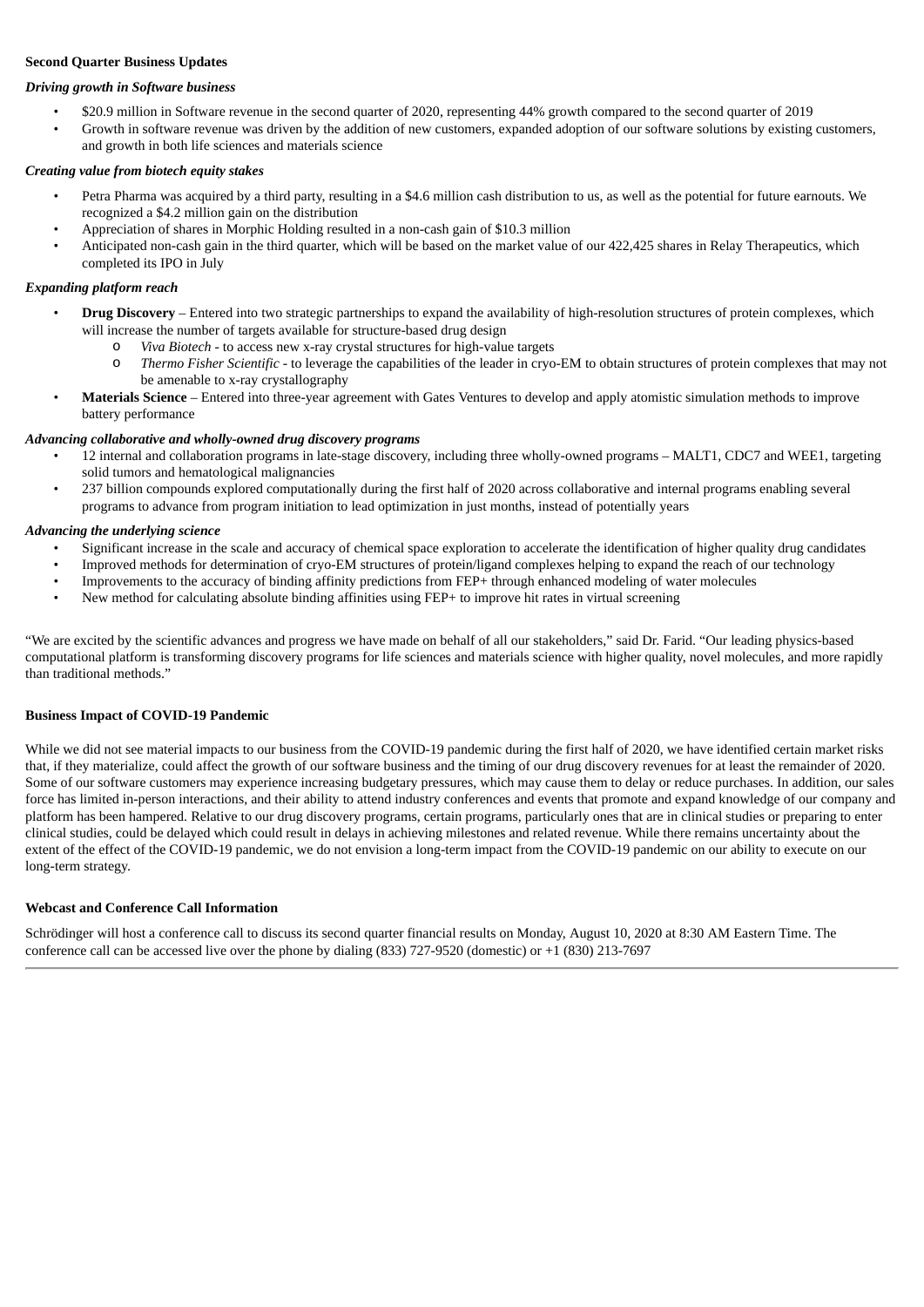(international) and refer to conference ID 9992538. The webcast can be accessed under "News & Events" in the investors section of Schrödinger's website, https://ir.schrodinger.com/news-and-events/event-calendar. The archived webcast will be available on Schrödinger's website following the event.

#### **About Schrödinger**

Schrödinger's industry-leading computational platform facilitates the research efforts of biopharmaceutical and industrial companies, academic institutions and government laboratories worldwide. Schrödinger also has wholly-owned and collaborative drug discovery programs in a broad range of therapeutic areas.

Schrödinger is deeply committed to investing in the science and talent that drive its computational platform. Schrödinger was founded in 1990, has over 400 employees and is engaged with customers and collaborators in more than 70 countries. To learn more visit www.schrodinger.com. Follow us on LinkedIn, https://www.linkedin.com/company/schr-dinger/, and Twitter, https://twitter.com/schrodinger.

#### **Cautionary Note Regarding Forward-Looking Statements**

This press release contains forward-looking statements within the meaning of The Private Securities Litigation Reform Act of 1995 including, but not limited to those regarding our expectations about the speed and capacity of our computational platform, our plans to continue to invest in research and our strategic plans to accelerate the growth of our software business and advance our collaborative and internal drug discovery programs, our ability to improve and advance the science underlying our platform, including through these use of new technologies, our expectations regarding the increase in the fair value of our equity stake in Relay Therapeutics, our expectations related to the use of our cash, cash equivalents, and marketable securities as well as our expectations related to the COVID-19 pandemic's impact on our business. Statements including words such as "anticipate," "believe," "contemplate," "continue," "could," "estimate," "expect," "intend," "may," "might," "plan," "potential," "predict," "project," "should," "target," "will," "would" and statements in the future tense are forward-looking statements. These forward-looking statements reflect our current views about our plans, intentions, expectations, strategies and prospects, which are based on the information currently available to us and on assumptions we have made. Actual results may differ materially from those described in these forward-looking statements and are subject to a variety of assumptions, uncertainties, risks and factors that are beyond our control, including the demand for our software solutions, our ability to further develop our computational platform, our reliance upon thirdparty providers of cloud-based infrastructure to host our software solutions, our reliance upon our third-party drug discovery collaborators, the ability to retain and hire key personnel and the direct and indirect impacts of the ongoing COVID-19 pandemic on our business and other risks detailed under the caption "Risk Factors" and elsewhere in our Securities and Exchange Commission filings and reports, including our Quarterly Report on Form 10-Q for the quarterly period ended June 30, 2020 filed with the Securities and Exchange Commission on August 10, 2020, as well as future filings and reports by us. Any forward-looking statements contained in this press release speak only as of the date hereof. Except as required by law, we undertake no duty or obligation to update any forward-looking statements contained in this press release as a result of new information, future events, changes in expectations or otherwise

#### **Media Contact:**

Stephanie Simon Ten Bridge Communications stephanie@tenbridgecommunications.com 617-581-9333

**Investor Contact:** Christina Tartaglia Stern IR, Inc. christina.tartaglia@sternir.com 212-362-1200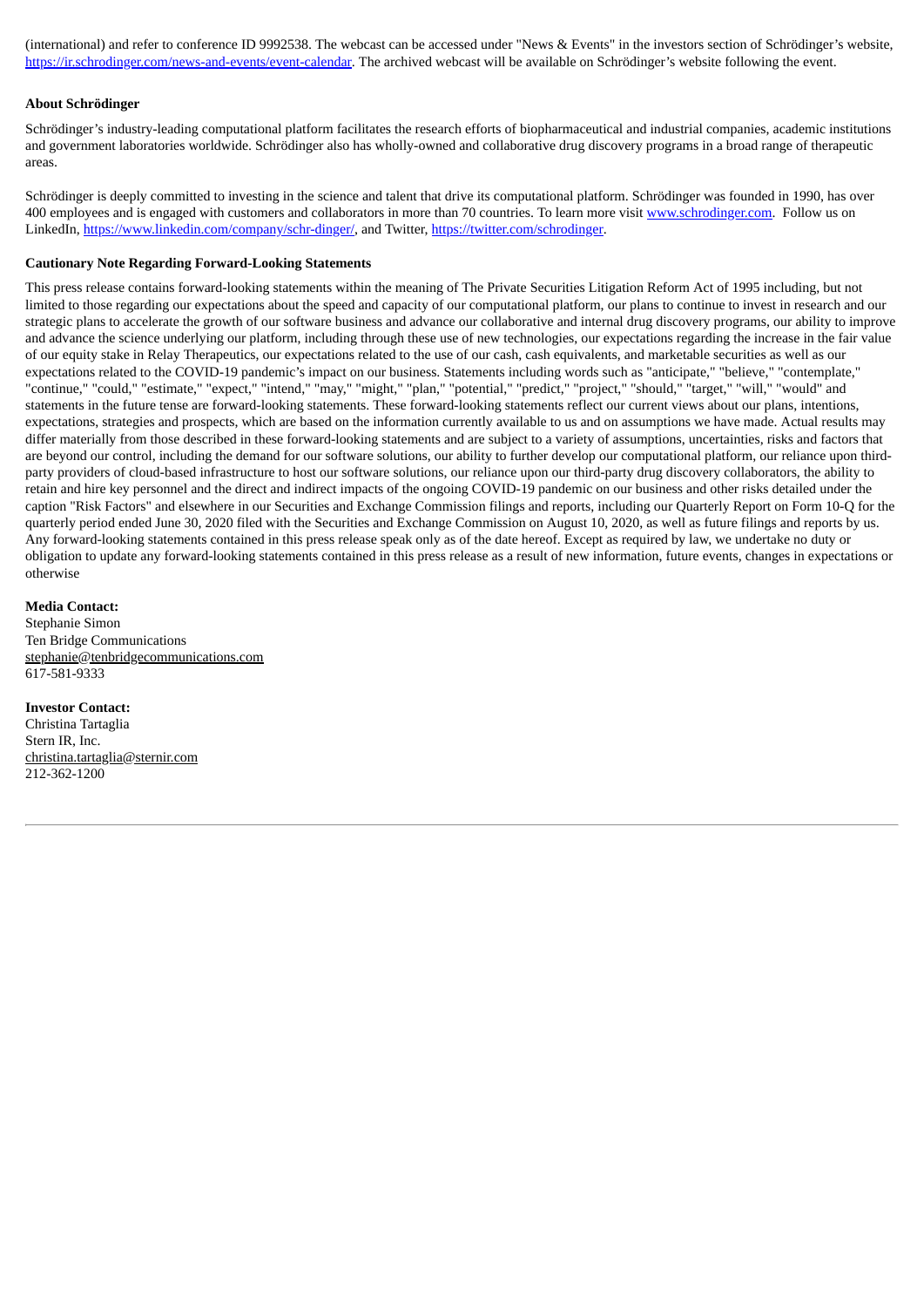# **Condensed Consolidated Statements of Operations (Unaudited)**

(in thousands, except for share and per share amounts)

|                                                           |               | Three Months Ended June 30, |            | <b>Six Months Ended June 30,</b> |            |    |            |  |
|-----------------------------------------------------------|---------------|-----------------------------|------------|----------------------------------|------------|----|------------|--|
|                                                           | 2020          |                             | 2019       |                                  | 2020       |    | 2019       |  |
| Revenues:                                                 |               |                             |            |                                  |            |    |            |  |
| Software products and services                            | \$<br>20,900  | \$                          | 14,482     | \$                               | 44,712     | \$ | 33,087     |  |
| Drug discovery                                            | 2,192         |                             | 4,528      |                                  | 4,554      |    | 6,664      |  |
| <b>Total revenues</b>                                     | 23,092        |                             | 19,010     |                                  | 49,266     |    | 39,751     |  |
| Cost of revenues:                                         |               |                             |            |                                  |            |    |            |  |
| Software products and services                            | 3,862         |                             | 3,671      |                                  | 7,863      |    | 6,804      |  |
| Drug discovery                                            | 5,647         |                             | 5,488      |                                  | 12,195     |    | 10,092     |  |
| Total cost of revenues                                    | 9,509         |                             | 9,159      |                                  | 20,058     |    | 16,896     |  |
| Gross profit                                              | 13,583        |                             | 9,851      |                                  | 29,208     |    | 22,855     |  |
| Operating expenses:                                       |               |                             |            |                                  |            |    |            |  |
| Research and development                                  | 16,657        |                             | 9,531      |                                  | 30,357     |    | 17,969     |  |
| Sales and marketing                                       | 4,362         |                             | 5,343      |                                  | 9.151      |    | 10,436     |  |
| General and administrative                                | 9,651         |                             | 8,940      |                                  | 18,587     |    | 14,026     |  |
| Total operating expenses                                  | 30,670        |                             | 23,814     |                                  | 58,095     |    | 42,431     |  |
| Loss from operations                                      | (17,087)      |                             | (13,963)   |                                  | (28, 887)  |    | (19,576)   |  |
| Other income:                                             |               |                             |            |                                  |            |    |            |  |
| Gain on equity investment                                 | 4,156         |                             |            |                                  | 4,156      |    |            |  |
| Change in fair value                                      | 8,359         |                             | 12,661     |                                  | 5,280      |    | 12,034     |  |
| Interest income                                           | 570           |                             | 524        |                                  | 1,269      |    | 962        |  |
| Total other income                                        | 13,085        |                             | 13,185     |                                  | 10,705     |    | 12,996     |  |
| Loss before income taxes                                  | (4,002)       |                             | (778)      |                                  | (18, 182)  |    | (6,580)    |  |
| Income tax expense (benefit)                              | 64            |                             | (51)       |                                  | 155        |    | (5)        |  |
| Net loss                                                  | (4,066)       |                             | (727)      |                                  | (18, 337)  |    | (6, 575)   |  |
| Net loss attributable to noncontrolling interest          | (716)         |                             | (227)      |                                  | (1, 161)   |    | (281)      |  |
| Net loss attributable to Schrödinger common and           |               |                             |            |                                  |            |    |            |  |
| limited common stockholders                               | \$<br>(3,350) | \$                          | (500)      | \$                               | (17, 176)  | \$ | (6,294)    |  |
| Net loss per share attributable to Schrödinger common and |               |                             |            |                                  |            |    |            |  |
| limited common stockholders, basic and diluted:           | \$<br>(0.05)  | -\$                         | (0.01)     | \$                               | (0.33)     | \$ | (0.14)     |  |
| Weighted average shares used to compute net loss per      |               |                             |            |                                  |            |    |            |  |
| share attributable to Schrödinger common and limited      |               |                             |            |                                  |            |    |            |  |
| common stockholders, basic and diluted:                   | 63,296,366    |                             | 44,495,701 |                                  | 51,981,647 |    | 44,493,667 |  |
|                                                           |               |                             |            |                                  |            |    |            |  |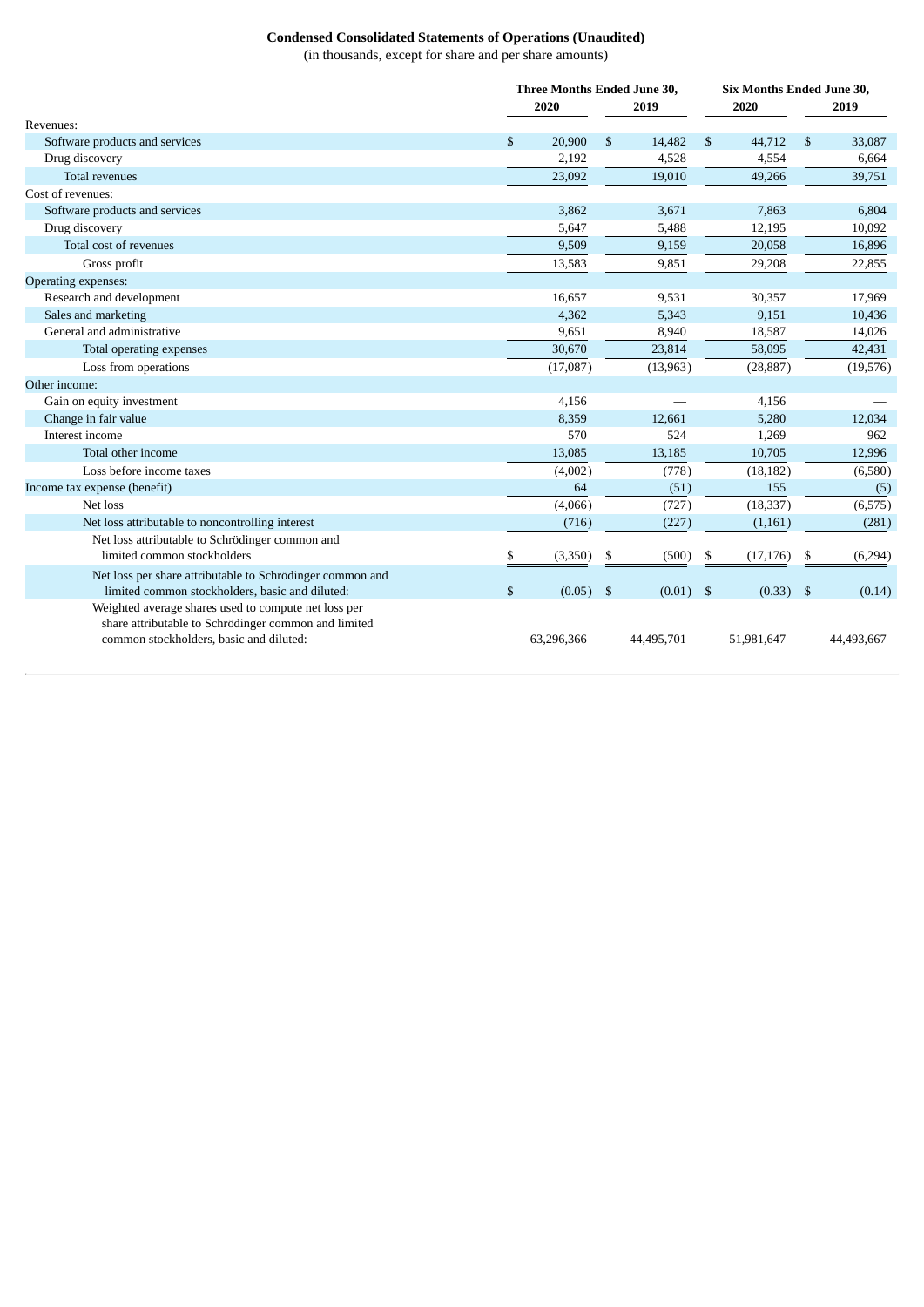# **Condensed Consolidated Balance Sheets (Unaudited)**

(in thousands, except for share and per share amounts)

| <b>Assets</b>                                                                             |    | <b>June 30, 2020</b> | <b>December 31, 2019</b> |           |  |
|-------------------------------------------------------------------------------------------|----|----------------------|--------------------------|-----------|--|
| Current assets:                                                                           |    |                      |                          |           |  |
| Cash and cash equivalents                                                                 | \$ | 110,380              | \$                       | 25,986    |  |
| Restricted cash                                                                           |    | 500                  |                          | 500       |  |
| Marketable securities                                                                     |    | 173,646              |                          | 59,844    |  |
| Accounts receivable, net of allowance for doubtful accounts of \$50 and \$50              |    | 13,849               |                          | 18,676    |  |
| Unbilled and other receivables                                                            |    | 3,345                |                          | 7,062     |  |
| Prepaid expenses                                                                          |    | 5,294                |                          | 6,468     |  |
| Total current assets                                                                      |    | 307,014              |                          | 118,536   |  |
| Property and equipment, net                                                               |    | 5,837                |                          | 6,268     |  |
| <b>Equity investments</b>                                                                 |    | 22,680               |                          | 15,366    |  |
| Right of use assets                                                                       |    | 11,918               |                          | 12,762    |  |
| Other assets                                                                              |    | 2,102                |                          | 2,338     |  |
| Total assets                                                                              | \$ | 349,551              | \$                       | 155,270   |  |
| Liabilities, Convertible Preferred Stock, and Stockholders' Equity (Deficit)              |    |                      |                          |           |  |
| Current liabilities:                                                                      |    |                      |                          |           |  |
| Accounts payable                                                                          | \$ | 5,523                | \$                       | 3,524     |  |
| Accrued payroll, taxes, and benefits                                                      |    | 5,757                |                          | 7,034     |  |
| Deferred revenue                                                                          |    | 23,138               |                          | 25,054    |  |
| Lease liabilities                                                                         |    | 5,839                |                          | 5,584     |  |
| Other accrued liabilities                                                                 |    | 2,791                |                          | 3,824     |  |
| Total current liabilities                                                                 |    | 43,048               |                          | 45,020    |  |
| Deferred revenue, long-term                                                               |    | 1,979                |                          | 2,205     |  |
| Lease liabilities, long-term                                                              |    | 7,777                |                          | 8,888     |  |
| Other liabilities, long-term                                                              |    | 600                  |                          | 900       |  |
| <b>Total liabilities</b>                                                                  |    | 53,404               |                          | 57,013    |  |
| Commitments and contingencies                                                             |    |                      |                          |           |  |
| Convertible preferred stock:                                                              |    |                      |                          |           |  |
| Series E convertible preferred stock, \$0.01 par value. Authorized zero and 77,150,132    |    |                      |                          |           |  |
| shares; zero and 73,795,777 shares issued and outstanding at June 30, 2020 and            |    |                      |                          |           |  |
| December 31, 2019, respectively                                                           |    |                      |                          | 109,270   |  |
| Series D convertible preferred stock, \$0.01 par value. Authorized zero and 39,540,611    |    |                      |                          |           |  |
| shares; zero and 39,540,611 shares issued and outstanding at June 30, 2020 and            |    |                      |                          |           |  |
| December 31, 2019, respectively                                                           |    |                      |                          | 22,000    |  |
| Series C convertible preferred stock, \$0.01 par value. Authorized zero and 47,242,235    |    |                      |                          |           |  |
| shares; zero and 47,242,235 shares issued and outstanding at June 30, 2020 and            |    |                      |                          |           |  |
| December 31, 2019, respectively                                                           |    |                      |                          | 19,844    |  |
| Series B convertible preferred stock, \$0.01 par value. Authorized zero and 29,468,101    |    |                      |                          |           |  |
| shares; zero and 29,468,101 shares issued and outstanding at June 30, 2020 and            |    |                      |                          |           |  |
| December 31, 2019, respectively                                                           |    |                      |                          | 9,840     |  |
| Series A convertible preferred stock, \$0.01 par value. Authorized zero and 134,704,785   |    |                      |                          |           |  |
| shares; zero and 134,704,785 shares issued and outstanding at June 30, 2020 and           |    |                      |                          |           |  |
| December 31, 2019, respectively                                                           |    |                      |                          | 30,626    |  |
| Total convertible preferred stock                                                         |    |                      |                          | 191,580   |  |
| Stockholders' equity (deficit):                                                           |    |                      |                          |           |  |
| Common stock, \$0.01 par value. Authorized 500,000,000 and 425,000,000 shares; 50,139,639 |    |                      |                          |           |  |
| and 6,121,821 shares issued and outstanding at June 30, 2020 and December 31, 2019,       |    |                      |                          |           |  |
| respectively                                                                              |    | 501                  |                          | 61        |  |
| Limited common stock, \$0.01 par value. Authorized 100,000,000 and 146,199,885 shares;    |    |                      |                          |           |  |
| 13,164,193 and zero shares issued and outstanding at June 30, 2020 and December 31, 2019, |    |                      |                          |           |  |
| respectively                                                                              |    | 132                  |                          |           |  |
| Additional paid-in capital                                                                |    | 417,032              |                          | 11,655    |  |
| Accumulated deficit                                                                       |    | (122, 272)           |                          | (105,096) |  |
| Accumulated other comprehensive income                                                    |    | 727                  |                          | 16        |  |
| Total stockholders' equity (deficit) of Schrödinger stockholders                          |    | 296,120              |                          | (93, 364) |  |
| Noncontrolling interest                                                                   |    | 27                   |                          | 41        |  |
| Total stockholders' equity (deficit)                                                      |    | 296,147              |                          | (93, 323) |  |
| Total liabilities, convertible preferred stock, and stockholders' equity (deficit)        | \$ | 349,551              | \$                       | 155,270   |  |
|                                                                                           |    |                      |                          |           |  |